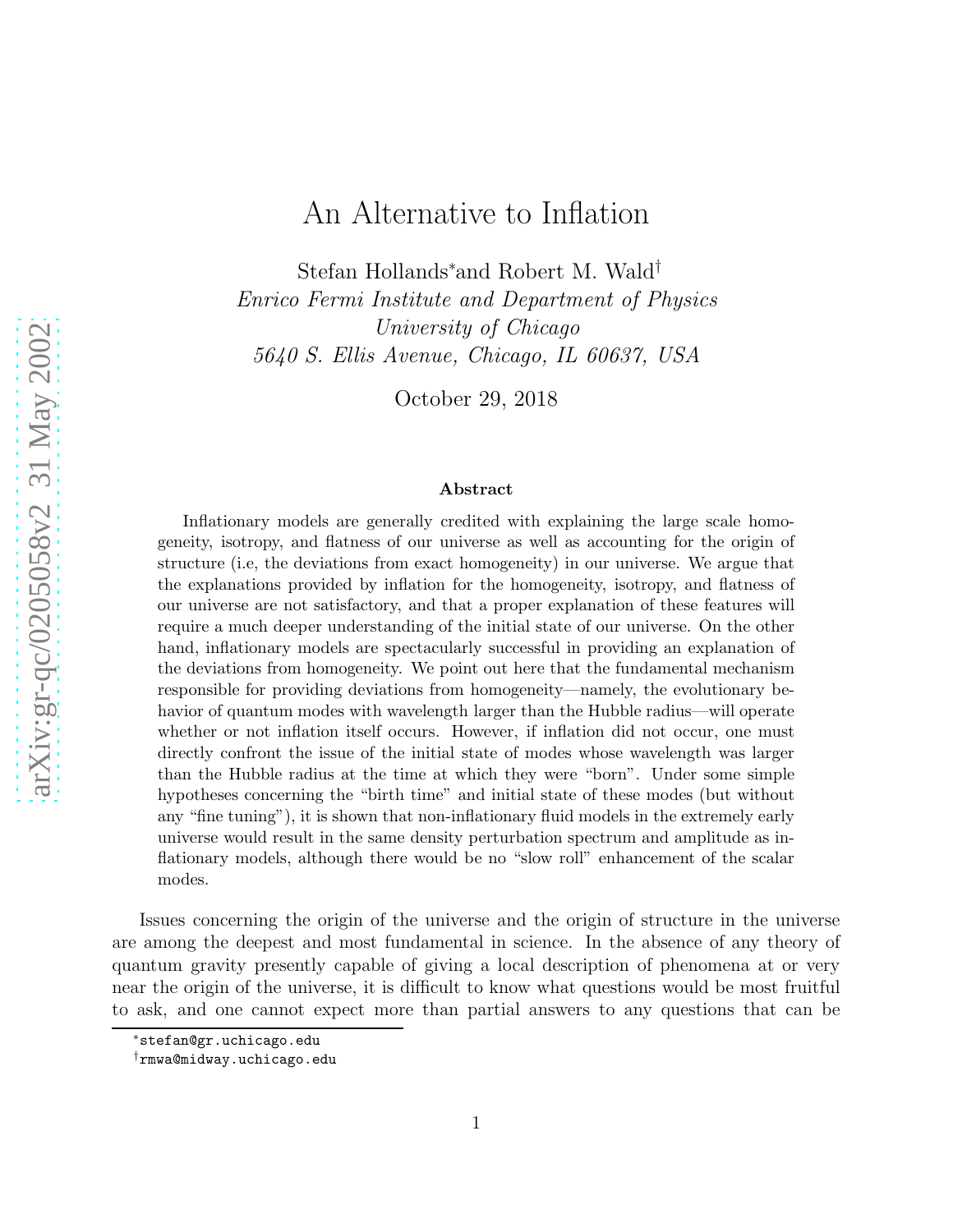asked. Nevertheless, there is much potentially to be gained by seeking to ask and answer fundamental questions concerning the nature of the universe.

Among the most frequently posed fundamental questions are:

(1) Why is the universe so nearly homogeneous and isotropic on large scales, i.e., why is it so well described by a metric with Robertson-Walker symmetry?

(2) Why is the spatial curvature of the universe so nearly zero (and perhaps exactly zero); equivalently (assuming Einstein's equation), why is the evolution timescale for our universe so much greater than the fundamental timescales appearing in particle physics?

An image that seems to underlie the posing of these questions is that of a blindfolded Creator throwing a dart towards a board of initial conditions for the universe. It is then quite puzzling how the dart managed to land on such special initial conditions of Robertson-Walker symmetry and spatial flatness. If the "blindfolded Creator" view of the origin of the universe were correct, then the only way the symmetry (and perhaps flatness) of the universe could be explained would be via dynamical evolution arguments. Now, dynamical evolution arguments—in essence, the second law of thermodynamics—successfully explain why an ordinary gas in a box will (with overwhelmingly high probability) be found in a homogeneous state if one examines it a sufficiently long time after the box was filled with the gas, even though the box may have been filled by a sloppy and careless technician who made no attempt to arrange for the gas to be homogeneous. However, in non-inflationary models of our universe, causality arguments alone would appear to preclude the possibility of dynamical evolution bringing one close to Robertson-Walker symmetry on large scales if one did not start out with such symmetry<sup>1</sup>. Thus, in non-inflationary models it does not appear that the homogeneity, isotropy, and spatial flatness of the universe can be explained by the same type of argument that successfully accounts for the homogeneity of a box of gas.

Our view is that the creation of the universe is fundamentally different from the creation of a box of gas. The "sloppy technician" may be a good model for the origin of a box of gas, but we see no reason to believe in the "blindfolded Creator" model of the origin of the universe. It would therefore be very surprising (and extremely unsatisfying!) if the state of the universe were to be explained in the same manner as the state of a gas in a box. *Indeed*, it seems clear that rather than seeking to use the second law of thermodynamics or other dynamical arguments to explain how the universe arrived at its current state starting from arbitrary initial conditions, we should be seeking to use the (as yet to be developed) theory of initial conditions of the universe to explain how the second law of thermodynamics came *intobeing* (see [[1\]](#page-10-0)). Only when we have such a theory of initial conditions will we know if there is something left to "explain" related to the above two questions.

Nevertheless, inflationary theories were developed primarily to provide a dynamical explanation of the symmetry and flatness of our universe (as well as to provide a mechanism

<sup>&</sup>lt;sup>1</sup> It also should be noted that for a self-gravitating system such as our universe, dynamical evolution will normally tend to make the system become more inhomogeneous with time ("Jeans' instability"). Thus, the isotropy of the microwave background radiation on large scales would truly be a puzzle if it did have time to equilibrate on these scales.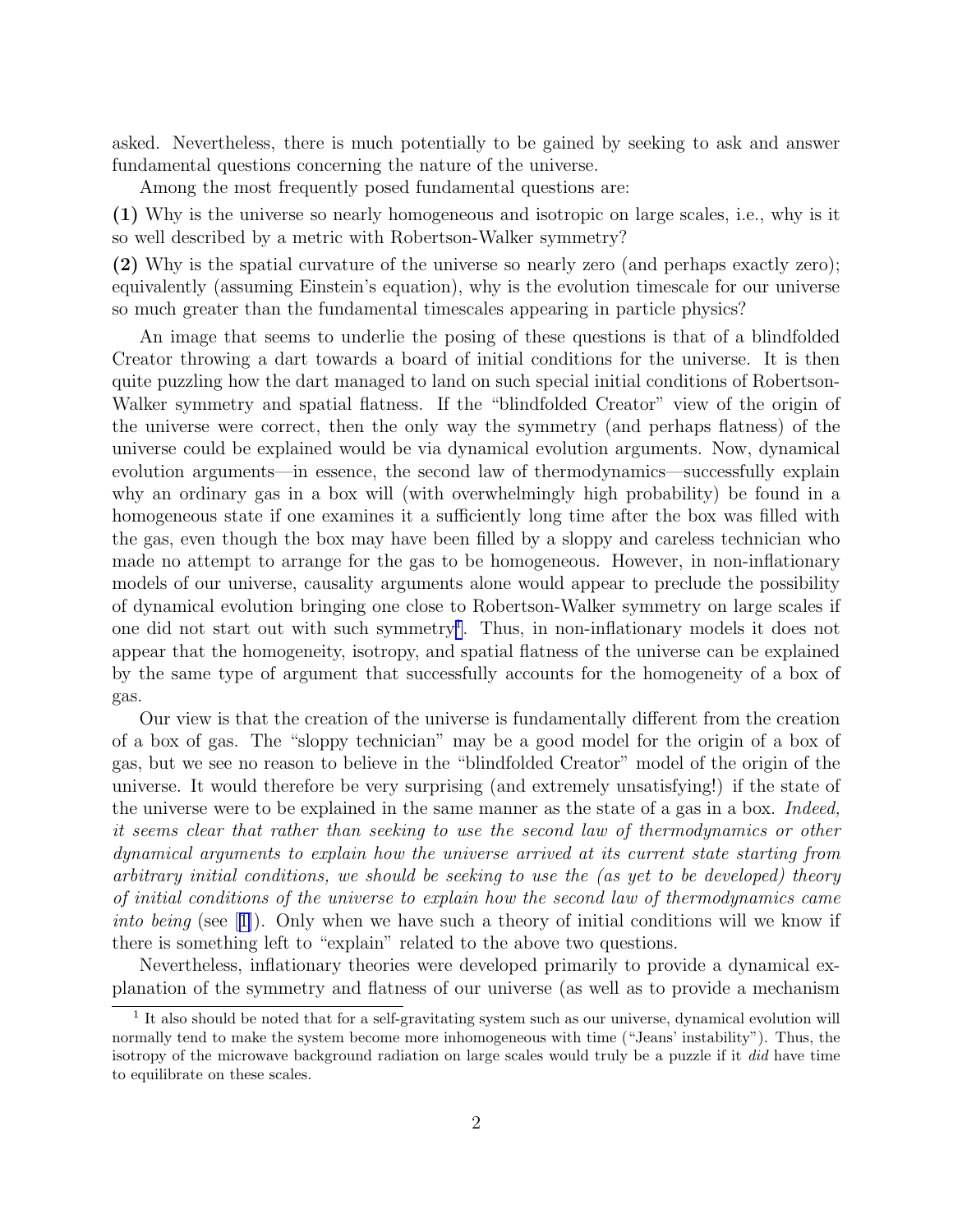for diluting the presence of magnetic monopoles that may have been created in the early universe). If a sufficiently large, (nearly) spatially homogeneous region has its stress energy dominated by the potential energy of a field (which thereby effectively acts like a cosmological constant), then that region will undergo an exponential expansion that will enormously increase the size of this region, isotropize it[[2\]](#page-10-0), and drastically reduce its spatial curvature. Inflation thereby provides a very simple and elegant dynamical explanation of the symmetry and flatness of the universe that overcomes the causality obstacles to providing such an explanation.

However, despite its elegance, there are at least two significant shortcomings to the explanation of the symmetry and flatness of the present universe provided by inflationary theories—even if one accepts the "blindfolded Creator" view of the origin of the universe, so that a dynamical explanation of its current state is desired/needed. First, although in inflationary models the initial conditions needed to account for the symmetry and flatness of the present universe certainly seem far less "special" than in models without inflation, it seems clear that very "special" initial conditions are nevertheless needed in order to enter an era of inflation. To see this in a graphic manner, it is useful to consider a universe that eventually collapses to a final, "big crunch" singularity. As the "big crunch" is approached, it seems overwhelmingly improbable—and, indeed, in apparent blatant contradiction with the second law of thermodynamics—that the matter in the universe would suddenly coherently convert itself to scalar field kinetic energy in just such a way that the scalar field would "run up a potential hill" and remain nearly perfectly balanced at the top of the hill for a long period of exponential contraction of the universe. In other words, it seems overwhelmingly improbable that a collapsing universe would undergo an era of "deflation" just before the "big crunch". Thus, the region of "final data space" that corresponds to a universe that did not deflate should have much larger measure than the region corresponding to a universe that did deflate. But the time reverse of a collapsing universe that fails to deflate is, of course, an expanding universe that fails to inflate. Thus, this argument strongly suggests that the region of initial data space that fails to give rise to an era of inflation has far larger measure than the region that does give rise to an inflationary era, i.e., it is overwhelmingly unlikely that inflation will occur<sup>2</sup>. We do not know the measure on the dartboard used by the blindfolded Creator, so it does not seem possible to make this argument quantitatively precise. But, suppose that the probability of the dart landing on initial conditions directly giving rise to a nearly flat Robertson-Walker model without inflation were, say,  $10^{-10^{10}}$  or smaller, whereas the probability of the dart landing on initial conditions leading to inflation—and, thereby, to a nearly flat Robertson-Walker universe—were, say,  $10^{-10}$ . Then inflation would indeed

<sup>&</sup>lt;sup>2</sup>A more precise version of this argument can be given as follows: Let  $\mathcal{U}$  be the collection of universes that start from a "big bang" type of singularity, expand to a large size and recollapse to a "big crunch" type of singularity. Let  $\mathcal I$  denote the space of initial data for such universes and let  $\mu_{\mathcal I}$  denote the measure on this space used by the "blindfolded Creator". Let  $\mathcal F$  denote the space of final data of the universes in  $\mathcal U$ , and let  $\mu_{\mathcal{F}}$  denote the measure on  $\mathcal F$  obtained from  $\mu_{\mathcal{I}}$  via the "time reversal" map. Suppose that  $\mu_{\mathcal{I}}$  is such that dynamical evolution from  $\mathcal I$  to  $\mathcal F$  is measure preserving ("Liouville's theorem"). Then the probability that a universe in  $U$  gets large by undergoing an era of inflation is equal to the probability that a universe in  $U$ will undergo an era of "deflation" when it recollapses.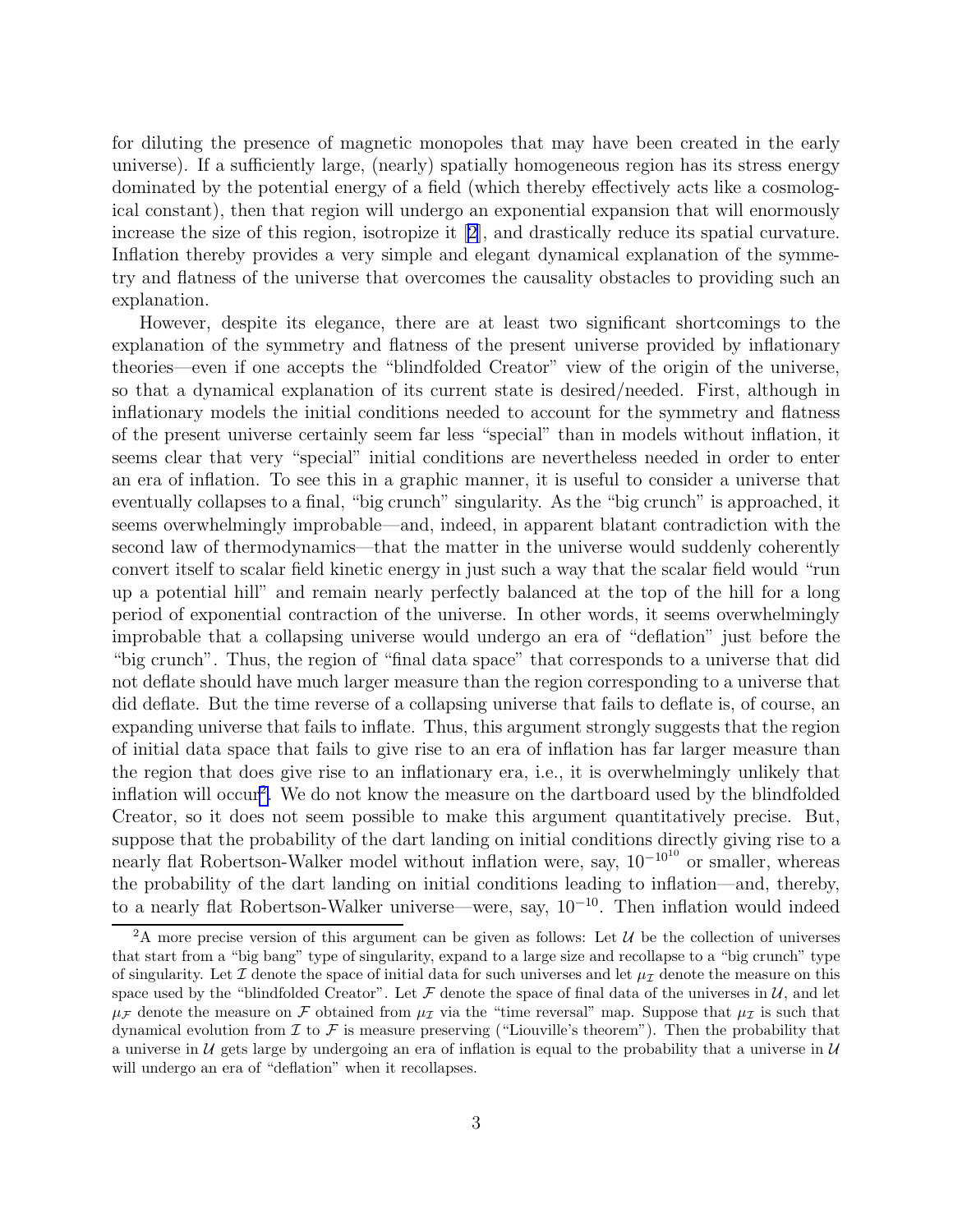successfully enhance the probability of creation of a universe that looks like our universe by a factor of  $10^{10^{10}}$  or more. But could it really be said that inflation has accounted for the creation of a universe that looks like ours?

A possible way to counter the above argument is to note that one does not need the entire universe to undergo an era of inflation, but only a sufficiently large portion of it. Although the probability that a given region will inflate may be small, if this probability is non-zero and the universe is infinite (or if infinitely many universes are created), then some regions will inflate<sup>3</sup>. Anthropic arguments can then be invoked to explain why we happen to live in a portion of the universe that had undergone an era of inflation. However, we feel that it is legitimate to ask whether arguments of this nature should be considered as belonging to the realm of science. Such arguments are based on an assumed knowledge of quantities—such as the probability measure on the blindfolded Creator's dartboard and the probability of producing intelligent life in universes very different from ours—that we have no hope of accessing at the present time and that may well turn out to be meaningless when we have attained a deeper understanding of nature. It is far from clear what is really being "explained" by such arguments and whether, even in principle, any nontrivial testable predictions can be made.

A second difficulty arises when one considers the details of the models that give rise to inflation. We do not find it unreasonable to postulate that in the very early universe there was an era when the energy density of the universe was dominated by the self-interaction potential energy,  $V(\phi)$ , of a scalar field  $\phi$ . However, in order to have a sufficiently long era of inflation from which the universe can exit in an acceptable manner,  $V(\phi)$  must be extremely flat. Additional significant constraints arise from the quantum fluctuations in energy density produced in the inflationary models (see below). Consequently, although scalar field models do exist that result in inflation—at least, with suitable initial conditions, as discussed above—one must "tune" the parameters in these models quite carefully to satisfy all of the constraints[[3\]](#page-10-0). Thus, although inflationary models may alleviate the "fine tuning" in the choice of initial conditions, the models themselves create new "fine tuning" issues with regard to the properties of the scalar field<sup>4</sup>.

Thus, even if one were to accept the blindfolded Creator view of the origin of the universe, it is our view that inflationary models are not very successful with regard to providing answers to questions (1) and (2) above. However, the situation changes dramatically when one considers another fundamental question:

(3) Given that the universe has nearly Robertson-Walker symmetry, how did the departures from this symmetry originate?

Here inflationary models provide a very simple, natural, and beautiful answer to this question: The departures from homogeneity arose from the quantum fluctuations of the field responsible for inflation. Although the overall amplitude of the density fluctuations produced by inflation depends upon the details of the particular model (and thus plays more the role of

<sup>&</sup>lt;sup>3</sup> However, the argument of the preceeding footnote still applies, i.e., the probability of inflation should still be the same as the probability of "deflation".

<sup>4</sup> These fine tuning difficulties with the models are alleviated in the chaotic inflation scenario.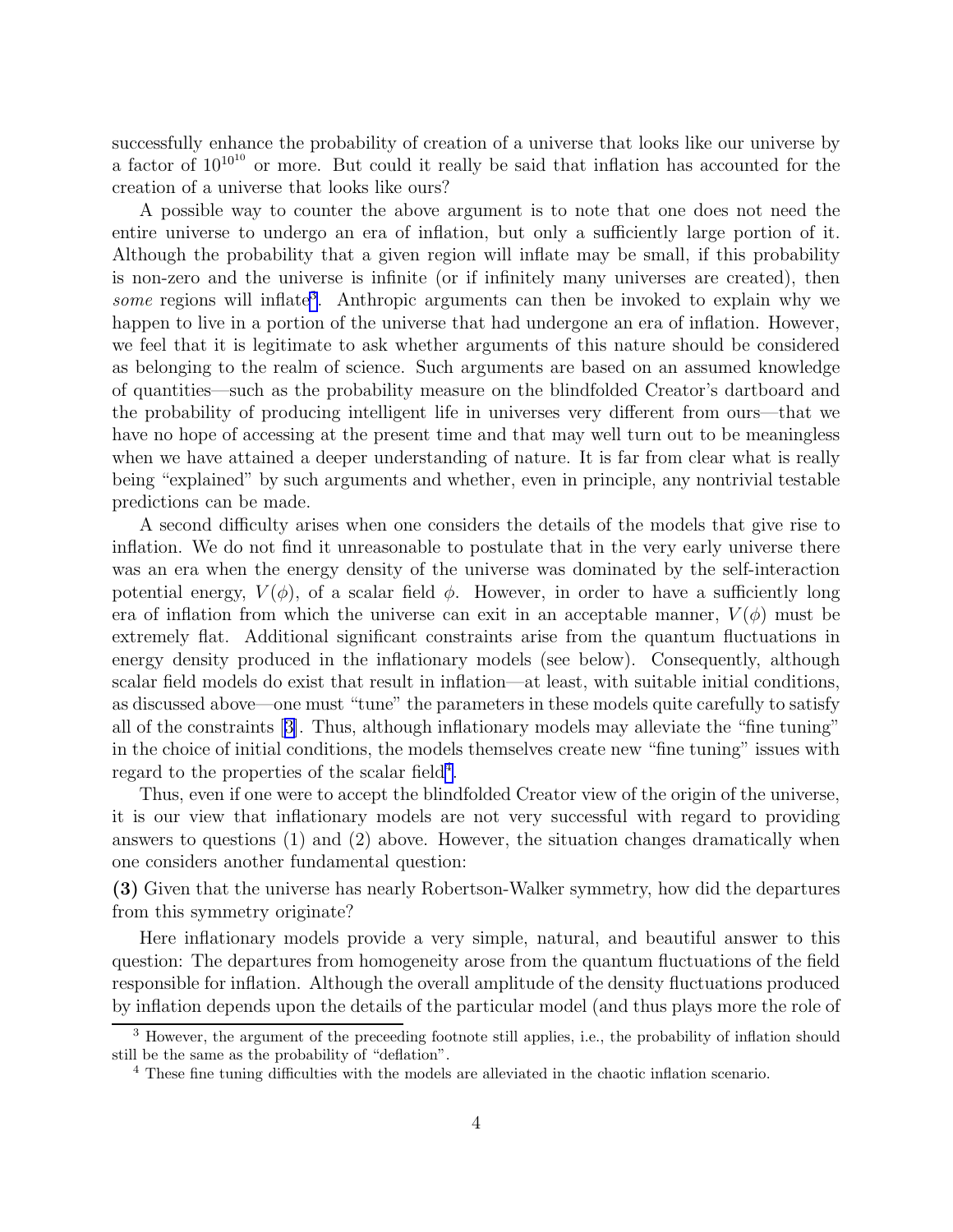<span id="page-4-0"></span>a constraint on inflationary models rather than a prediction of inflation), inflationary models natually yield a so-called "scale free" spectrum of density perturbations (see below). This prediction of a scale-free spectrum has been spectacularly confirmed during the past year by high precision measurements of the cosmic microwave background [\[4](#page-10-0)].

The basic mechanism by which inflationary models give rise to macroscopically important fluctuations at long wavelengths can be seen by considering the simple model of a free, massless, minimally coupled scalar field,  $\phi$ , in a spatially flat background Robertson-Walker spacetime,

$$
ds^{2} = -dt^{2} + a^{2}(t)[dx^{2} + dy^{2} + dz^{2}].
$$
\n(1)

If we consider a plane wave mode of coordinate wavevector  $\vec{k}$ ,

$$
\phi(t, \vec{x}) = \phi_k(t)e^{i\vec{k}\cdot\vec{x}} \tag{2}
$$

then  $\phi_k$  satisfies

$$
\frac{d^2\phi_k}{dt^2} + 3H\frac{d\phi_k}{dt} + \frac{k^2}{a^2}\phi_k = 0,
$$
\n(3)

where  $H = a^{-1}da/dt$  is the Hubble constant. This is identical in form to the harmonic oscillator equation with a unit mass, a (variable) spring constant  $k^2/a^2$ , and a (variable) friction damping coeficient 3H. Consequently, when the (proper) wavelength,  $a/k$ , of the mode is much smaller than the Hubble radius,  $R_H = 1/H$ , the mode will behave like an ordinary harmonic oscillator, with negligible damping. On the other hand, when the wavelength is much larger than the Hubble radius, the mode will behave like an overdamped oscillator; its "velocity",  $d\phi_k/dt$ , will rapidly decay towards zero and its amplitude will effectively "freeze".

In the quantum theory of the scalar field  $\phi$ , each mode  $\phi_k = (2\pi)^{-3/2} \int \exp(-i\vec{k} \cdot \vec{x}) \phi d^3x$ acts as an independent harmonic oscillator, with Lagrangian

$$
L_k = \frac{a^3}{2} [ |d\phi_k/dt|^2 - \frac{k^2}{a^2} |\phi_k|^2 ], \tag{4}
$$

where the factor of  $a^3$  arises from proper volume element in the Klein-Gordon Lagrangian for  $\phi$ . (Note that  $\phi_k$  was defined using the coordinate volume element rather than the proper volume element in order to obtain this simple form for  $L_k$ .) At a fixed time t, the ground state of the oscillator defined by eq. (4) is a Gaussian wavefunction in  $\phi_k$ , with spread given by

$$
(\Delta \phi_k)^2 = \frac{1}{2a^3(k/a)}\tag{5}
$$

(see, e.g., eq. (2.3.34) of [\[5](#page-10-0)]). Now, if the proper wavelength of the mode is much smaller than the Hubble radius, the ground state will evolve adiabatically, and eq. (5) will continue to hold at later times. At the other extreme, if the proper wavelength of the mode is much larger than the Hubble radius, the oscillator will be overdamped, and the fluctuation amplitude  $\Delta \phi_k$  will remain constant with time.

It should be noted that during a "normal" era of evolution of the universe (when  $P \geq 0$  or, more generally,  $P > -\rho/3$  where P is the pressure and  $\rho$  is the mass density), the Hubble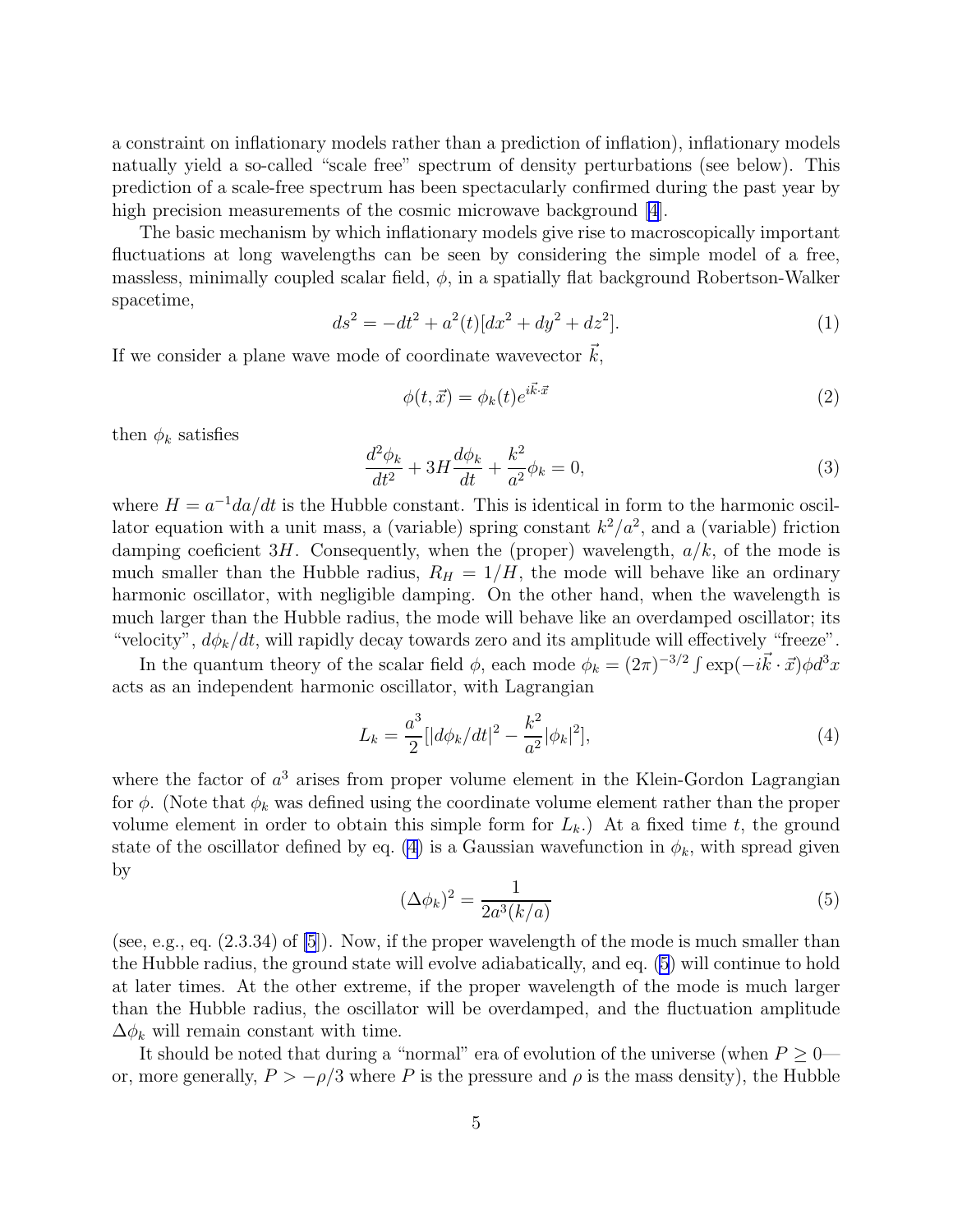radius will grow more rapidly than a, so the Hubble radius will tend to "overtake" the proper wavelength of modes. Thus,  $\phi_k$  may evolve from an overdamped oscillator to an underdamped oscillator, but not vice-versa. On the other hand, during an era of inflation (when  $P = -\rho$ ), the Hubble constant is truly constant, whereas a grows exponentially with t. Thus, the proper wavelength of modes will tend to rapidly overtake the Hubble radius.

The basic mechanism by which inflation produces a spectrum of density perturbations appropriate to account for the origin of structure in our universe may now be explained. In inflationary models, the modes relevant to cosmological perturbations are assumed to be "born" in their ground state at a time when their proper wavelength is much less than the Hubble radius. These modes initially evolve adiabatically (remaining in their ground state), so the precise time at which they came into existence is not important. However, during an era of inflation, their proper wavelength becomes much larger than the Hubble radius, and their fluctuation amplitude essentially freezes at the value

$$
(\Delta \phi_k)^2 \sim \frac{1}{2a_0^3(k/a_0)},
$$
\n(6)

where  $a_0$  is the value of the scale factor at the time the mode "crossed" the Hubble radius, i.e., at the time when

$$
k/a_0 = H_0 \tag{7}
$$

where  $H_0$  is the Hubble constant during the inflationary era. Now consider these modes at a later time—but early enough that all of the cosmologically relevant modes still have wavelength larger than the Hubble radius. Combining eqs. (6) and (7), we see that the fluctuation spectrum for these modes is given by

$$
(\Delta \phi_k)^2 \sim \frac{H_0^2}{k^3},\tag{8}
$$

which corresponds to a "scale free" spectrum<sup>5</sup>. Note that eq.  $(8)$  differs from eq.  $(5)$  by a factor of  $(a/a_0)^2$ , which is enormous for the modes of interest and thereby accounts for how quantum fluctuations can have macroscopically relevant cosmological effects.

In order for the above initial fluctuation spectrum of  $\phi_k$  to produce a corresponding initial fluctuation spectrum of the density perturbations, it is necessary that the scalar field also make a large, essentially classical contribution to the stress-energy of the universe. If it does so, then the cross-terms in the stress-energy tensor of the scalar field between the classical, homogeneous background field  $\phi_0$  and the quantum fluctuations of the scalar field will give rise to cosmologically relevant density perturbations. In standard inflationary models, the initially large, background, classical energy of the scalar field is provided by potential energy, with an extremely "flat" potential. The stress-energy associated with this potential provides

<sup>&</sup>lt;sup>5</sup> The normalization of the power spectrum commonly used elsewhere differs from our conventions by a factor of  $k^{-3}$  as a consequence of the use of the volume element  $dk/k$  rather than  $k^2 dk$  in the inverse Fourier transform. Thus, eq.  $(8)$  corresponds to a power spectrum that is independent of k in the alternate conventions.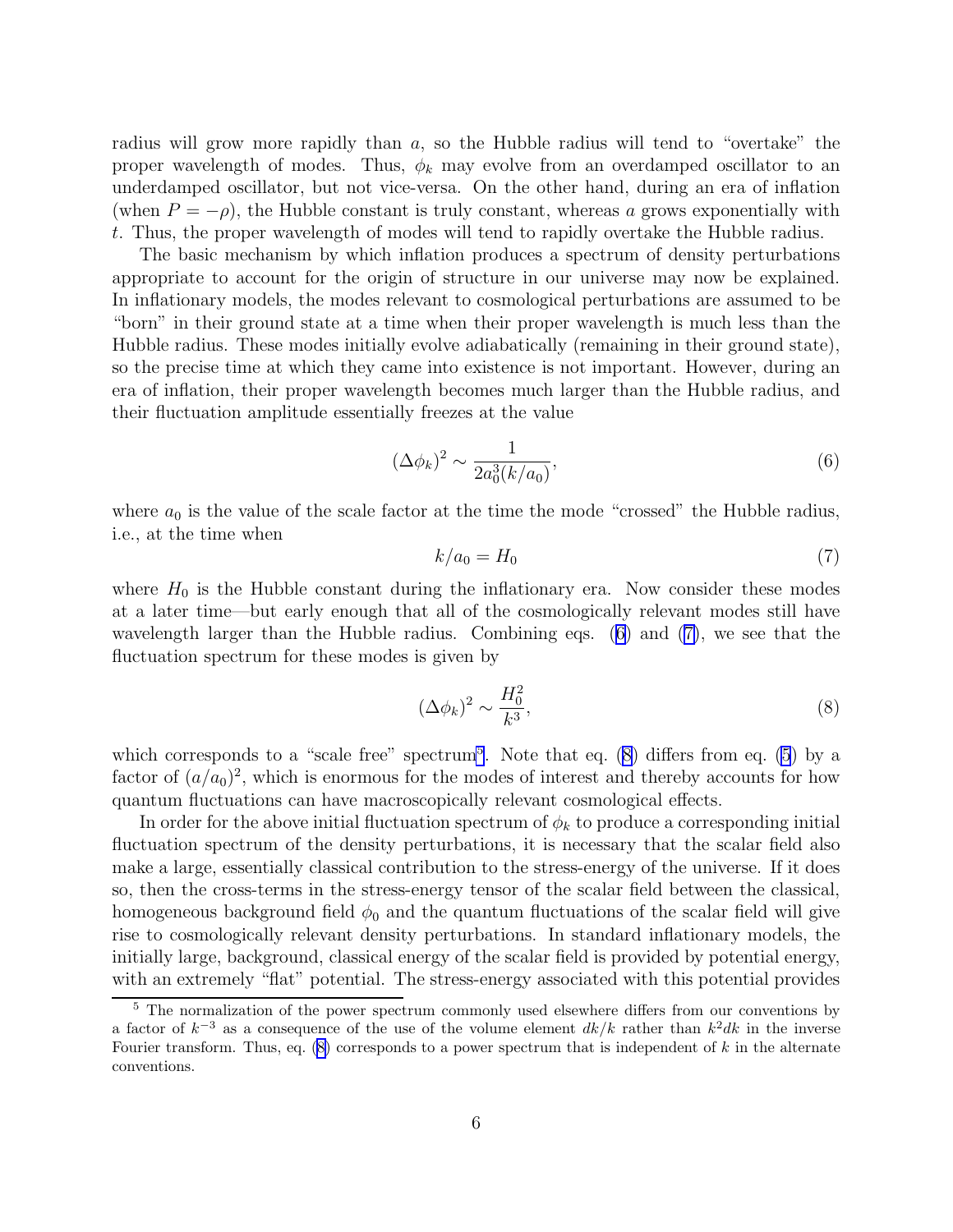an effective cosmological constant in Einstein's equation, which self-consistently drives the evolution of the universe into an inflationary era. A sufficiently "slow roll" down this potential provides a sufficiently long era of inflation for the relevant modes to behave as described above. An essentially<sup>6</sup> scale-free spectrum of density perturbations is thereby produced. The complete analysis of the scalar density perturbations produced during inflation [\[6](#page-10-0)],[[7\]](#page-10-0) is more complicated than the above analysis of a test scalar field in a fixed, background spacetime, since, in particular, one must consider the evolution for perturbations of the full, coupled Einstein-scalar-field system and follow these perturbations through reheating. Nevertheless, the basic explanation of the origin of the scalar perturbations and their scale-free nature is as given above for a test scalar field.

The main purpose of this paper is to point out that the above basic mechanism responsible for producing density perturbations in inflationary models—namely, the evolutionary behavior of quantum modes with wavelength larger than the Hubble radius—will operate whether or not inflation actually occurs. Therefore, it may not be necessary to assume that an era of inflation actually occurred in order to account for the origin of structure in much the same way as in inflationary models.

In the analysis of the density perturbation spectrum arising in non-inflationary models, the modes of cosmological interest have proper wavelength much larger than the Hubble radius throughout the evolutionary history of the early universe. Therefore, one must directly confront the issue of the initial state of these modes. This issue, of course, also arises in inflationary models [\[8](#page-10-0)], but since in inflationary models the modes at early times had proper wavelength smaller than the Hubble radius, it seems natural to assume—as we did above that the modes are "born" in their ground state. As mentioned above, the results are then not sensitive to the precise time at which it is assumed that the modes are born. Thus, the issue of the initial state of modes has not played a central role in analyses of inflationary models, since one merely needs to assume that the modes were born in their ground state at some point prior to or during inflation.

However, in non-inflationary models, the predictions for density fluctuations will depend sensitively on assumptions about the initial conditions of the modes. The assumptions that would appear most natural concerning the time at which modes are "born" and their initial state at birth depend primarily upon one's view of the validity of a semiclassical description of our universe. It is usually assumed that a semiclassical description will break down and a complete theory of quantum gravity will have to be used—if one tries to describe phenomena on a spatial scale smaller than the Planck length,  $l_P$ . It is similarly assumed that a semiclassical description will break down in the description of phenomena occurring on a timescale smaller than the Planck time,  $t_P$ . Otherwise, it is normally assumed that a semiclassical description will, in general, be valid. However, it should be noted that the arguments for these views do not go much beyond the dimensional analysis given by Planck over a century ago. Furthermore, one cannot give a Lorentz invariant version of these

 ${}^{6}$ The inflationary models actually predict logarithmic corrections to the scale-free spectrum that depend upon the details of the model[[3\]](#page-10-0), [\[7](#page-10-0)], due to the fact that the Hubble constant is not strictly constant as the scalar field rolls down the potential hill.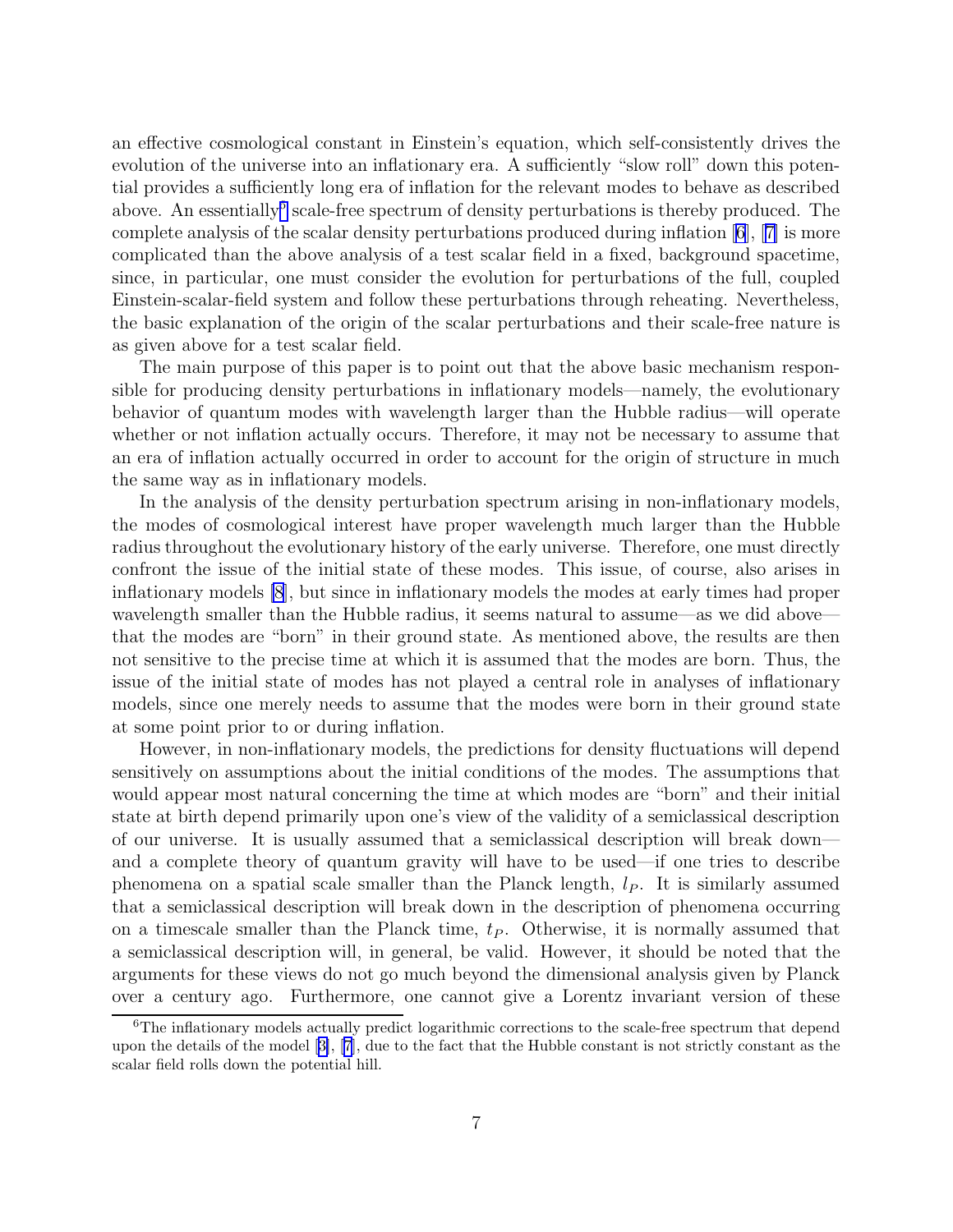criteria unless one also takes the view that the semiclassical description breaks down for all phenomena involving null related events, even if they are "macroscopically separated".

In the above conventional view, a valid semiclassical description of spacetime structure, matter fields, and their quantum fluctuations at all spatial scales larger than  $l<sub>P</sub>$  should suddenly become possible at the Planck time,  $t_P$ . In this view, it would seem natural to assume that all the modes with wavelengths greater than  $l_P$  would be instantaneously "born" at time  $t<sub>P</sub>$ . As the universe expands and these modes attain larger proper wavelengths, new modes would then have to be continuously created at the Planck scale to "fill in" the "gap" produced by the expansion of the original modes. Now, as already indicated above, in a non-inflationary model, the modes of cosmological interest have a proper wavelength much larger than  $l<sub>P</sub>$  at the Planck time. If it is assumed that these modes are born in their ground state at the Planck time, then the evolutionary era during which their proper wavelength remains larger than the Hubble radius will be too short to produce large enough effects to be of cosmological interest. In addition, since the relevant modes of different wavelengths are all created simultaneously, the power spectrum will remain that of the ground state (i.e.,  $(\Delta \phi_k)^2 \propto 1/k$ ) rather than the scale-free spectrum obtained in inflationary models.

We wish to propose here an alternative view on the creation of modes: We propose that semiclassical physics applies (in some rough sense) to phenomena on spatial scales larger than some fundamental length,  $l_0$ , which, presumably, is of order the Planck scale or, perhaps, the grand unification scale. In this view, it would make sense to talk about a classical metric and quantum fields at times nominally earlier than the Planck time<sup>7</sup> , provided that one restricts consideration to phenomena occurring on spatial scales larger than  $l_0$ . Thus, in this view, it would be natural to treat the modes as effectively being "born" at a time when their proper wavelength is equal to the fundamental scale<sup>8</sup>,  $l_0$ . Consequently, in this view, all of the modes would, in effect, be continuously created over all time, in contrast with the view that most of the modes (including all of the cosmologically relevant ones) are created at the Planck time and the rest are continuously created at later times.

If we assume that the modes are created in their ground state, then it is easy to see that the calculation of the fluctuation spectrum for a free, massless scalar field becomes identical to the inflationary calculation sketched above, with the Hubble radius,  $1/H_0$ , at the time of inflation replaced by  $l_0$ . Thus, the desired scale free spectrum of an appropriate amplitude will be obtained. It should be emphasized that to obtain this result for a scalar field in a fixed background Robertson-Walker spacetime, no assumptions need to be made concerning

<sup>&</sup>lt;sup>7</sup> In other words, we suggest that it makes sense to talk about phenomena "emerging out of the spacetime foam" at length scales greater than  $l_0$ , and that some sort of semiclassical description of such phenomena may be possible even in an era that would correspond to  $t \ll t_P$  in the naive extrapolation of a semiclassical solution of Einstein's equations to early times. Note however that we do not suggest that an accurate semiclassical description should be given by such a naive extrapolation of the classical spacetime metric to time earlier than  $t_P$ . Instead, the "correct" semiclassical description that we have in mind would presumably be obtained by some suitable "coarse graining" of the degrees of freedom of quantum gravity over length scales  $\lt l_0$ .

<sup>8</sup> A model in which modes are "created" when the wavelength is at a given spatial scale is considered in [\[9](#page-11-0)]; see also [\[10](#page-11-0)].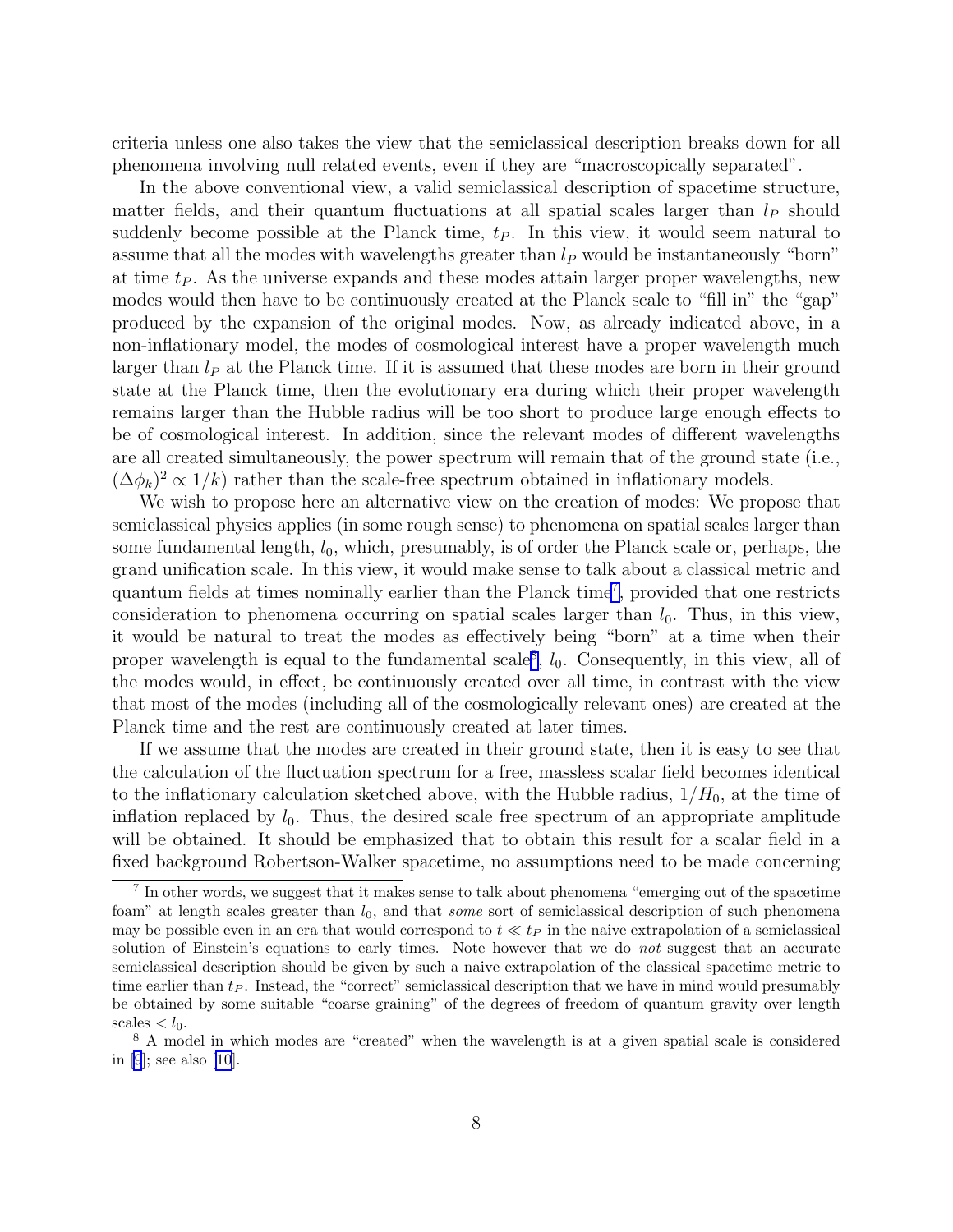<span id="page-8-0"></span>the detailed behavior of the scale factor  $a(t)$  in the early universe.

In order to construct a non-inflationary model in which density perturbations of the desired spectrum and amplitude are produced, it is necessary to consider a situation where there is a large background stress-energy that is linearly perturbed by quantum fluctuations of the appropriate spectrum and amplitude. As a simple model, suppose that the matter in the early universe can be described on spatial scales greater than  $l_0$  by a fluid with equation of state  $P = w\rho$ , where w is a constant with value in the range  $0 < w \leq 1$ . (The case of greatest physical relevance would presumably be  $w = 1/3$ , but we prefer to admit a general  $w$  in order to emphasize that our results to not depend sensitively on the details of the equation of state.) We assume that the universe is well described by a flat Robertson-Walker model—as we await a theory of initial conditions that might provide some kind of deeper understanding of why this is so. To analyze the density perturbation spectrum that would be arise in this model, we must quantize the perturbations of the coupled Einsteinfluid system. The required analysis of this system has been given in[[7](#page-10-0)], where a Lagrangian was obtained for a gauge invariant "velocity potential"  $v$ , defined by eq. (10.43a) of that reference.If we define  $\psi = v/a$  and transform from the "conformal time" variable used in [[7\]](#page-10-0) toproper time, the action given by eq. (10.62) of [[7\]](#page-10-0) corresponds in the case of a  $P = w\rho$ fluid to the Lagrangian

$$
L_k = \frac{a^3}{2} [ |d\psi_k/dt|^2 - \frac{c_s^2 k^2}{a^2} |\psi_k|^2 ], \tag{9}
$$

where  $c_s = w^{1/2}$  denotes the speed of sound in the fluid. This is precisely the same Lagrangian as for a test scalar field discussed above, except that the sound speed,  $c_s$ , has replaced the speed of light,  $c = 1$ . We may therefore immediately write down the power spectrum for  $\psi$ , valid at all later times at which the modes still have wavelength larger than the Hubble radius

$$
(\Delta \psi_k)^2 = \frac{1}{2a_0^2 c_s k},\tag{10}
$$

where  $a_0$  denotes the scale factor at which the mode was created. Under the hypothesis stated above, we take  $a_0$  to be given by  $a_0 \sim kl_0$ . This yields the power spectrum

$$
(\Delta \psi_k)^2 \sim \frac{1}{2l_0^2 c_s k^3}.\tag{11}
$$

Thegauge invariant gravitational potential  $\Phi$  of [[7\]](#page-10-0) (equal to the potential  $-\Phi_H$  of [[11\]](#page-11-0) and directly related to the "gauge invariant fractional density perturbation"  $\delta \epsilon / \epsilon_0$  of [\[7](#page-10-0)]) is given in terms of  $\psi$  by

$$
\Phi_k = \frac{\sqrt{3(6w+5)}}{2\sqrt{2}} \frac{l_P}{c_s} \frac{a^2}{k^2} H \frac{d\psi_k}{dt}
$$
\n(12)

(see eq. (12.8) of [\[7](#page-10-0)]; following their conventions, we have defined  $l_P^2 = \frac{8\pi}{3}$ 3  $G\hbar$  $\frac{G\hbar}{c^3}$ ). In order to evaluate  $d\psi_k/dt$ , we integrate the equation of motion

$$
\frac{d}{dt}\left(a^3\frac{d\psi_k}{dt}\right) = -c_s^2k^2a\psi_k\tag{13}
$$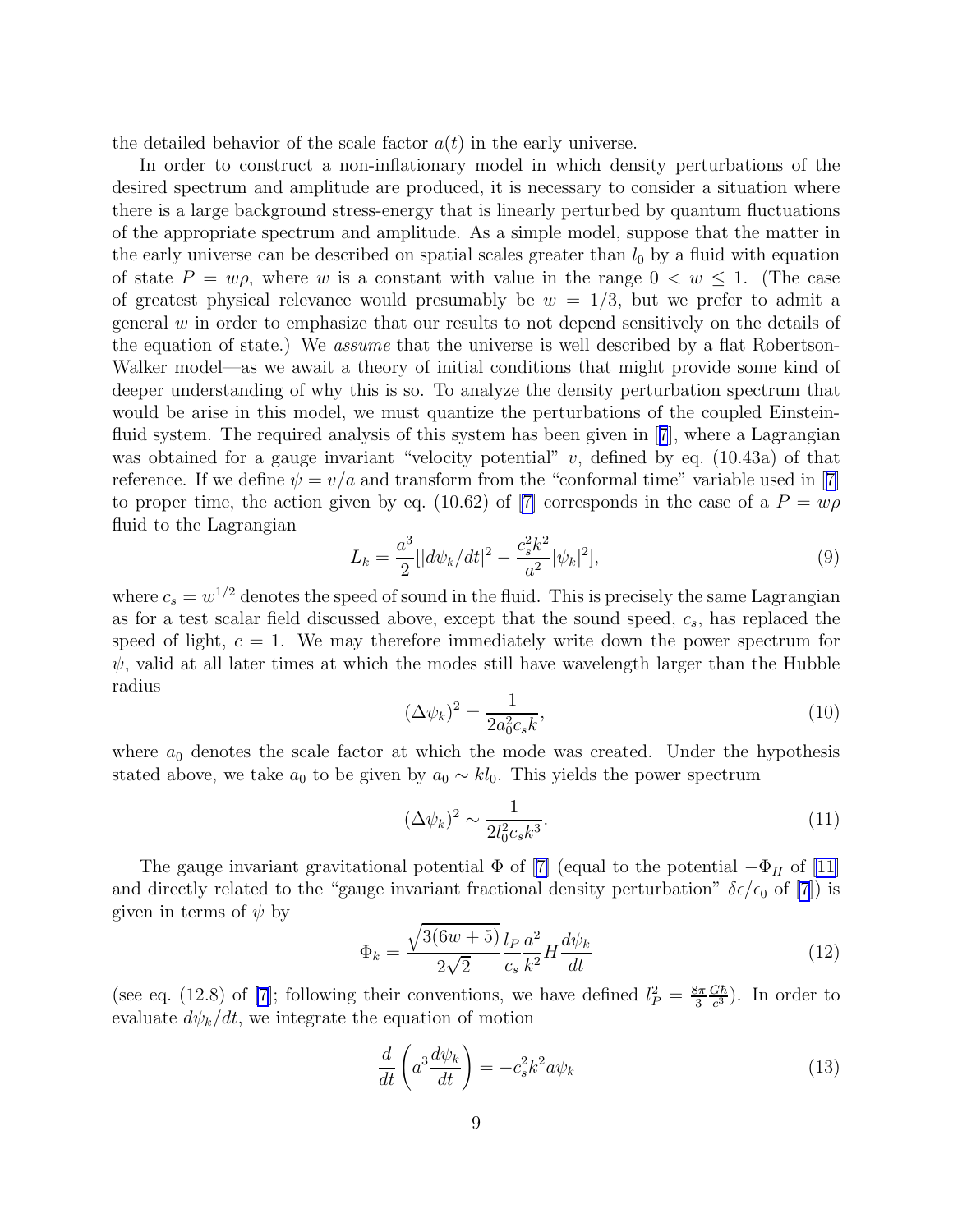and use the fact that  $\psi_k$  itself is approximately constant. Substituting the background solution for a  $P = w\rho$  fluid (namely  $a \propto t^{2/(3w+3)}$ ), we obtain

$$
\frac{d\psi_k}{dt} \sim \frac{a_0^3}{a^3} \left(\frac{d\psi_k}{dt}\right)_{t=t_0} - c_s^2 t \frac{3w + 3}{3w + 5} \frac{k^2}{a^2} \psi_k,\tag{14}
$$

where  $t_0$  denotes the "creation time" of the mode. The first term on the right side is negligible for $t \gg t_0$  with our assumed ground state initial conditions for  $\psi_k$ . Substitution into eq. ([12\)](#page-8-0) and again using the background solution yields

$$
\Phi_k \sim -\sqrt{\frac{3}{2}} \frac{\sqrt{6w+5}}{3w+5} l_P c_s \psi_k.
$$
\n(15)

Consequently, eqs. [\(11\)](#page-8-0) and (15) imply that the power spectrum for modes with wavelength greater than the Hubble radius is given by

$$
(\Delta \Phi_k)^2 \sim \frac{l_P^2}{l_0^2} \frac{3w^{1/2}(6w+5)}{4(3w+5)^2} \frac{1}{k^3}.
$$
\n(16)

This corresponds to the desired scale free spectrum of density perturbations. Furthermore, the correct amplitude is obtained<sup>9</sup> if we choose  $l_0$  to be of order the grand unification scale (i.e.,  $l_p/l_0 \sim 10^{-5}$ ).

Note that the amplitude of the density perturbation spectrum for "scalar modes" in inflationary models differs from our formula eq. (16) with  $l_0 = 1/H_0$  primarily in that there is no "slow roll enhancement factor" in our formula. Therefore, in our model, the amplitude of scalar modes would be suppressed relative to inflationary models with  $H_0$  taken to be  $1/l_0$ . On the other hand, the amplitude of "tensor modes" in our model should be essentially the same as that of inflationary models with  $H_0 = 1/l_0$ . Consequently, our model should predict a larger ratio of tensor to scalar perturbations than typical inflationary models.

The above fluid model of the extremely early universe is undoubtedly far too simplistic to be taken seriously as a realistic description of phenomena occurring during that era. The above hypotheses concerning the validity of a semiclassical description and the birth of modes are also undoubtedly too simplistic—although not necessarily more simplistic than conventional assumptions that would, in effect, postulate that all of the relevant modes are born in their ground state at the Planck time. Thus, the above model is not intended to represent an accurate account of the origin of density fluctuations but rather is being proposed in the spirit of an "existence proof" for robust alternatives to inflation.

<sup>&</sup>lt;sup>9</sup>Similarresults to those we have just derived can be obtained from eqs.  $(12.29)$  and  $(12.32)$  of [[7\]](#page-10-0), with the understanding that the initial time appearing in eq. (12.29) for a given mode is now to be taken to be the time at which  $k/a_0 = 1/l_0$ , rather than some fixed time that is independent of k. However, it should be noted that the initial conditions chosen in [\[7](#page-10-0)] correspond roughly to a ground state condition for  $v_k$  with respect to conformal time, whereas our initial conditions correspond to a ground state condition for  $\psi_k$  with respect to proper time. This makes a very important difference for the case  $w = 1/3$ , where the initial conditions of [\[7](#page-10-0)] are chosen so as to yield no effect (i.e., a power spectrum at late times equal to a ground state spectrum) whereas our initial conditions yield as large an effect for  $w = 1/3$  as for other values of w.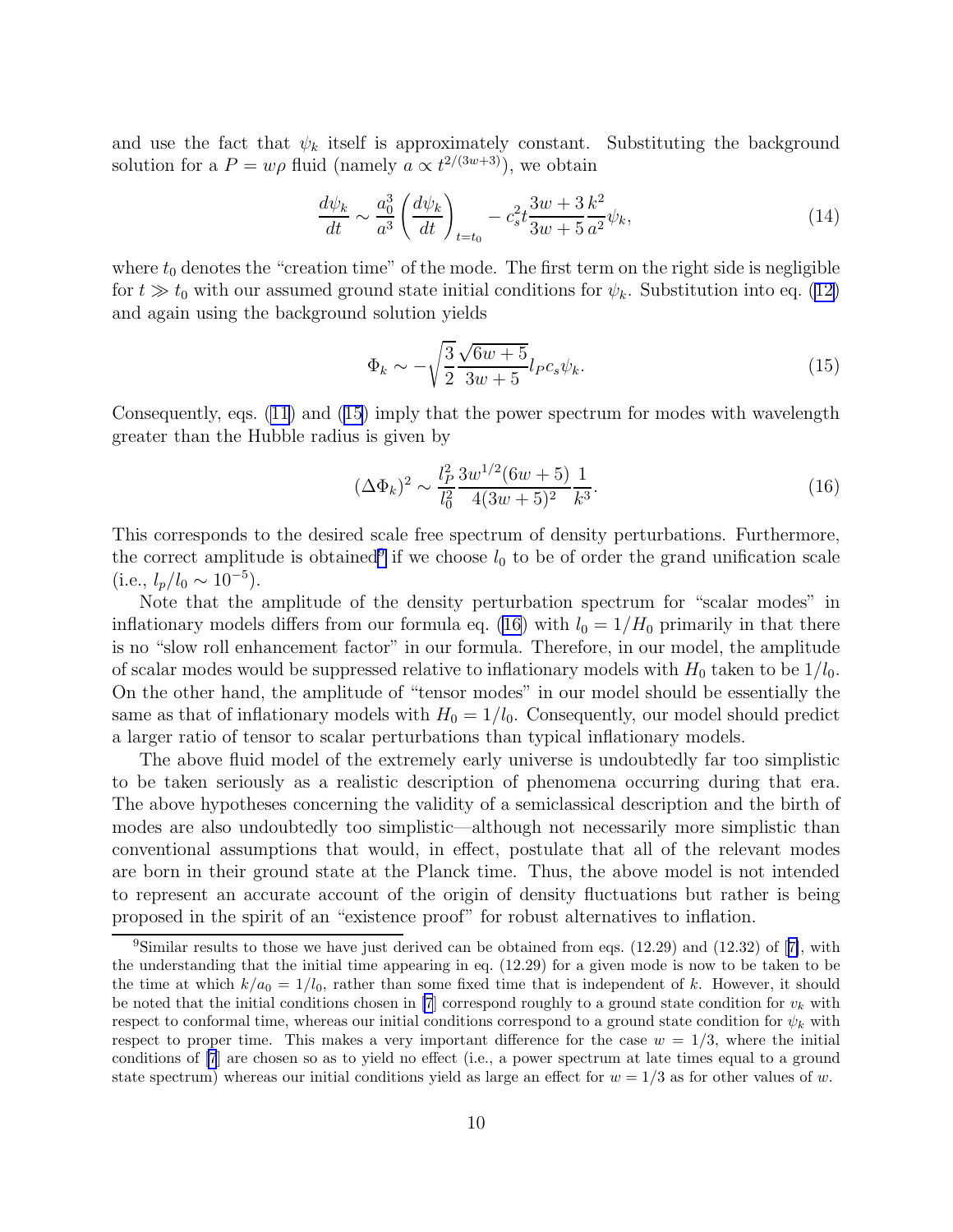<span id="page-10-0"></span>In summary, we have argued that inflation does not satisfactorily "solve" the homogeneity/isotropy and flatness "problems"—nor is any other dynamical mechanism likely to give a satisfactory explanation of the homogeneity/isotropy and spatial flatness of our universe. Rather, a much deeper understanding of the nature of the birth of our universe undoubtedly will be required. On the other hand, the mechanism for producing density fluctuations in inflationary models via the dynamical behavior of quantum modes with wavelength larger than the Hubble radius provides a very simple and natural explanation for the observed departures from homogeneity and isotropy in our universe. This mechanism will operate whether or not inflation occurred, but in non-inflationary models, the results will depend crucially on one's assumptions concerning the birth of modes. Consequently, in non-inflationary models, we are placed in a much more uncomfortable position with regard to making reliable predictions—although this does not mean that Nature would share our discomfort to the degree that She would thereby choose an inflationary model over a non-inflationary one! We have shown above that under suitable assumptions concerning the birth of modes, a density fluctuation spectrum for non-inflationary models can obtained (without any "fine tuning") that is of the same nature as that of inflationary models. Thus, we have provided an alternative to inflation. However, the determination of whether this alternative is correct (or even viable) will require a much deeper understanding than we presently possess of the nature of the universe at and near its birth.

We wish to thank Bill Unruh for helping to explain to us the manner in which inflation produces density fluctuations, and we wish to thank Sean Carroll for reading the manuscript and providing us with a number of useful comments. This research was supported in part by NSF grant PHY00-90138 to the University of Chicago.

## References

- [1] R. Penrose, in General Relativity, an Einstein Centennary Survey, ed. by S.W. Hawking and W. Israel, Cambridge University Press (Cambridge, 1979).
- [2] R.M. Wald, Phys. Rev. D28, 2118 (1983).
- [3] P.J. Steinhardt and M.S. Turner, Phys. Rev. D29, 2162 (1984).
- [4] C. B. Netterfield et al., [astro-ph/0104460](http://arxiv.org/abs/astro-ph/0104460); C. Pryke et al., [astro-ph/0104490](http://arxiv.org/abs/astro-ph/0104490); R. Stompor et al., [astro-ph/0105062](http://arxiv.org/abs/astro-ph/0105062) (2001).
- [5] J.J. Sakurai, Modern Quantum Mechanics, Addison Wesley (Reading, MA, 1994).
- [6] J.M. Bardeen, P.J. Steinhardt and M.S. Turner, Phys. Rev. D28, 679 (1983).
- [7] V.F. Mukhanov, H.A. Feldman, and R.H. Brandenberger, Phys. Rep. 215, 203 (1992).
- [8] J. Martin and R.H. Brandenberger, [astro-ph/0012031;](http://arxiv.org/abs/astro-ph/0012031) A. Kempf and J.C. Niemeyer, Phys. Rev. D64, 103501 (2001).